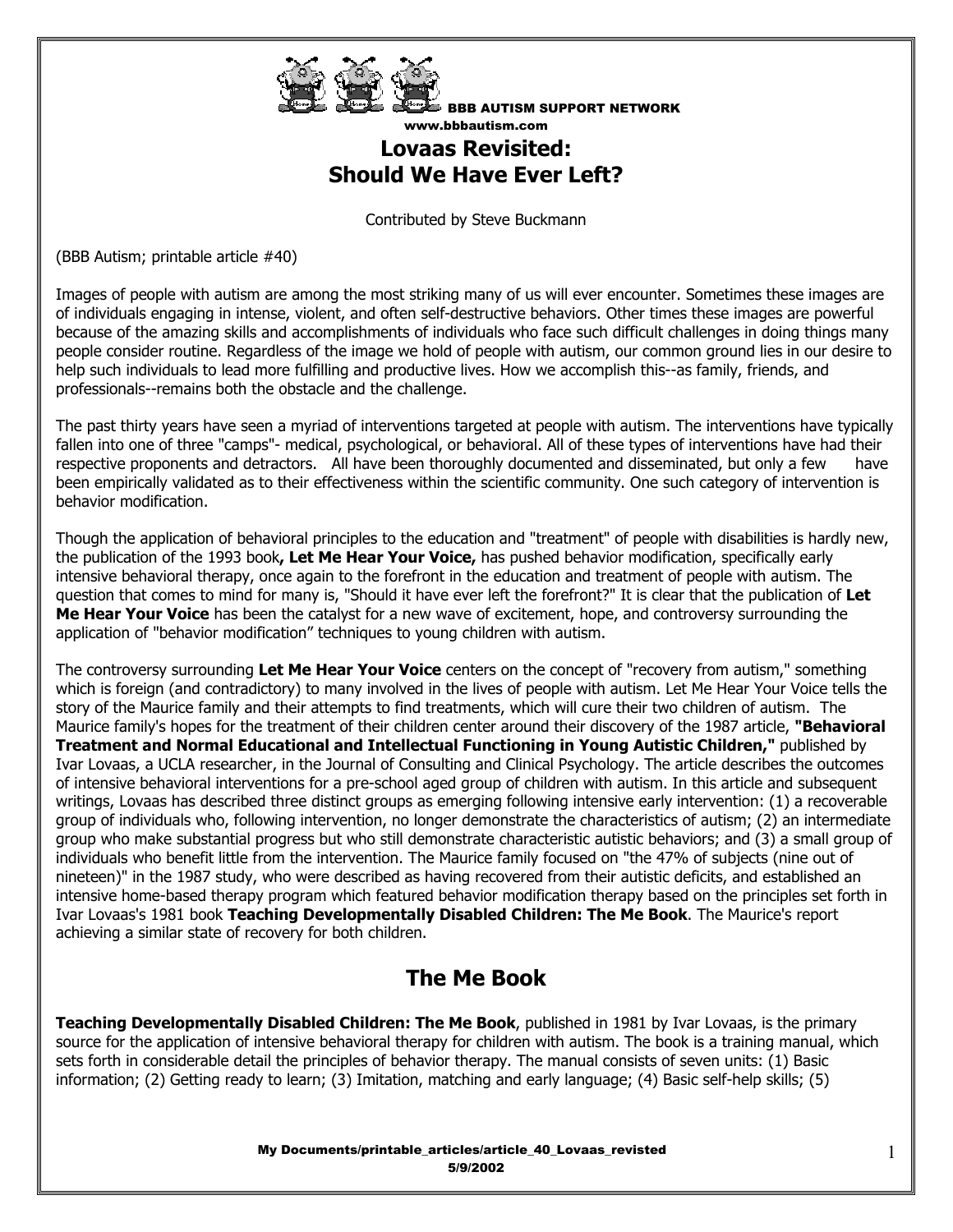

BBB AUTISM SUPPORT NETWORK

www.bbbautism.com

Intermediate language; (6) Advanced language; and (7) Expanding your child's world. Five videotapes supplement the manual.

The Me Book offers "low inference" teaching procedures. That is, the books lays out very specific teaching situations (in instructional task analysis format), including providing information on how to position a child for instruction; how to present stimuli in a basic teaching sequence; how to prompt a response; and how to fade a response prompt. There is an emphasis on preparing the individual for learning (i.e., focusing attention and setting the stage for instruction), building on earlier training sessions, and ensuring maintenance and generalization of skills to new settings.

# **Home-Based Therapy**

Lovaas has a well-established home-based treatment approach for children with autism. Generally, the training consists of between 30 to 40 hours a week of therapy beginning (most often) before a child reaches the age of 3 and ½ years. Therapy usually consists of 4-6 hours per day of 1: 1 training 5-7 days a week for two years. All of these parameters may change based on individual need and even family preference. Typical teaching sessions reportedly last about 2-3 hours (including breaks). Specific instructional tasks last 2-5 minutes followed by short breaks of 1-2 minutes. At the end of each instructional hour, a child is typically given a 15-20 minute break for snacks, free play, and other activities. This allows children the opportunity to practice new skills across non-trained routines and activities.

The Lovaas method is based on operant conditioning. A discrete trial teaching format encompasses the model and consists of three basic parts: (1) presentation of a discriminative stimulus (i.e., a request or command); (2) a response (what the individual does following the request or command); and (3) presentation of a reinforcing stimulus, defined in this program as a reward if correct, saying "no" if incorrect. All teaching situations follow this three-step model and attempt to build simple behaviors into more complex chains of behavior.

A description of a lesson for teaching students to "match to sample" maybe helpful for those unfamiliar with this approach. To teach matching one object with an identical object, the teacher places a cup on a table in front of the child. The teacher then hands the child a second identical cup and instructs the child to "put with the same." If the child responds correctly by placing the cup with its match, the child is reinforced by the teacher. Reinforcement can include food, praise, a hug, or a combination of these. If the child does not respond to the prompt he is physically assisted to make the response and then is reinforced. The physical prompt is removed (faded) over a series of trials until the child responds consistently to the verbal command. Upon mastery of this task, a second pair of objects (e.g., two spoons) is introduced into the situation. The child is then requested to match objects in the presence of a second item on the table, thus beginning to learn to discriminate between the two sets of objects. The same type of response prompting, fading, and reinforcement is utilized until the child consistently discriminates between two sets of items. As the child masters this skill, new objects are introduced. Objects are randomly presented so that the child learns to discriminate between objects and is not inadvertently guided (or misguided) by instructor cues. Matching training continues until the child learns to discriminate among the many potential features of objects (e.g., color, size, shape). Teaching follows in this step-wise manner across 12 different "programs" such as receptive and expressive language, nonverbal imitation, social language, play, and self-help skills.

Providing intensive behavioral therapy generally requires the establishment of a "treatment team." Recommended treatment teams consist of at least three persons who are available for a total of 30-40 hours weekly. The Clinic for Behavioral Treatment of Children at UCLA uses a "pyramid-like" staffing structure where undergraduate students form the base of the pyramid and provide direct therapy experiences. They are supervised by more experienced therapists and graduate students in the Department of Psychology. Therapy experiences occur in the student's homes and include weekly team meetings and a strict focus on data collection and measurement for the purpose of making treatment decisions.

For individuals not receiving services directly from UCLA, the Lovaas training has been made available to families through a network of consultants trained in the Lovaas method. Families receiving these consultation services are expected to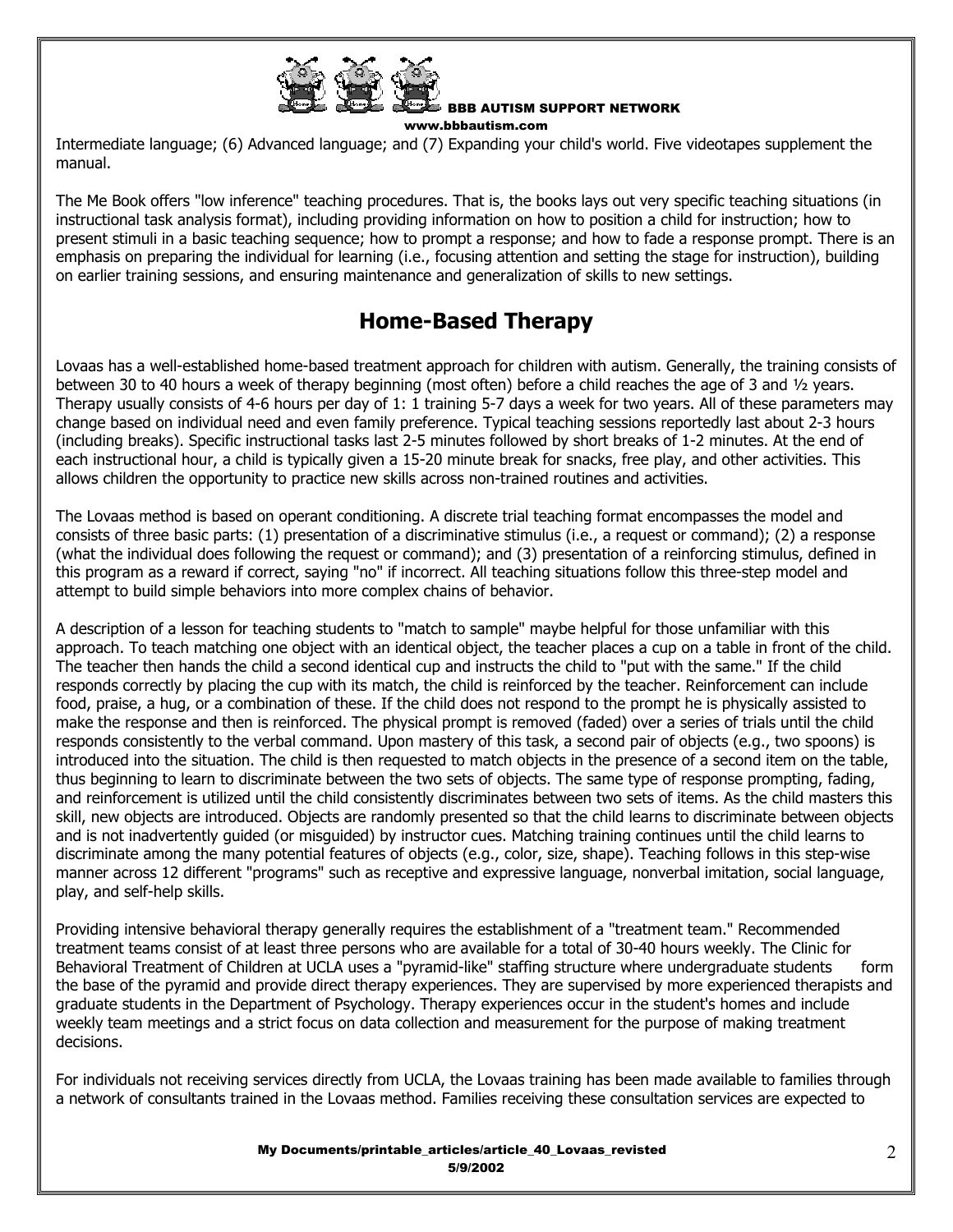

BBB AUTISM SUPPORT NETWORK

www.bbbautism.com

arrange and in most cases lead the treatment team's efforts with consultation support. Families generally rely on recruiting college students on both a paid and volunteer basis. One underlying premise of the Lovaas method is that motivated and dependable individuals can be successfully trained to implement treatment programs with ongoing supervision.

Lovaas notes that treatment is offered to children at such early ages with the goals of reducing maladaptive behaviors (before they become well established) and teaching the child basic language and social play skills. It is a philosophy of this program to first begin intensive therapy at the individual level before expanding treatment into group environments that are typical of school experiences. Lovaas's work consistently suggests that building skills early is critical for successful integration of children with their non-disabled peers. Early treatment is believed to reduce the likelihood the child will require separate educational programs.

Lovaas's work has spanned more than three decades. During this time his approach to behavioral treatment has evolved in the following ways: (1) treatment has moved from clinical to home settings; (2) interventions have begun at an earlier age—preferably before the age of three and as young as eighteen months; (3) the focus has shifted to an emphasis on developing language and social skills which allow for and enhance effective peer integration; and (4) the primary target of the application of behavioral principles is learning new and adaptive behaviors as a means of replacing maladaptive behaviors (rather than only for purposes of behavior management).

# **Controversy surrounding behavioral therapy**

Given that the behavioral procedures described in The Me Book are grounded in behavioral science and have a substantial body of research to support them, then why the controversy?

Several aspects of intensive behavioral therapy has emerged as controversial, both in the method of delivery and in the outcomes documented in Lovaas's studies. First the primary controversy over the application of intensive behavioral therapy lies in the use of aversive techniques to reduce maladaptive behaviors. Lovaas has discussed at length in his writings his position regarding the role of aversive stimuli in behavioral therapy. The Me Book notes that punishment may be used to establish control both to open a window of opportunity for teaching a child alternative behaviors and as a means to exaggerate correct from incorrect responses. Most often "aversives" take the form of collective verbal feedback, for example a loud "No," though other examples include a spanking or a slap. Though defending the use of physically aversive techniques in situations where a child engages in self-injurious or self- stimulatory behaviors which prevent a child from attending to instruction, Lovaas has contended that aversives constitute no more than 1% of the typical interactions in his therapy programs. The aversives generally are not required after the first few weeks. Interestingly, the Maurice family emphasized that aversive therapy in the form of physical punishment was never used (or even considered) with their children, despite adhering to most other basic tenants of the Lovaas method.\*

Another controversial aspect of intensive behavior therapy is the extent to which children are "shaped" into robot-like responders, incapable of fluid interactions, who never seem to generalize beyond the specific responses taught. This is indeed a problematic situation for people with autism, regardless of the therapy or educational experiences provided. It does not seem to be specific to the "Lovaas Method." Lovaas has addressed response specificity extensively in his work and the failure of researchers to identify a set of "pivotal behaviors," which when mastered, open the door to individuals with autism generalizing and expanding their skills. Lovaas notes that many individuals with autism must be taught what they need to know in each environment they encounter, as they often will not generalize without such situation specific instruction. \*\*

The final debate is over the issue of recovery from autism. When autism is viewed as a lifelong disability with an organic basis, then "recovery from autism" becomes a contradictory statement. However, if autism is viewed as a set of behaviors, which can be ameliorated to one degree or another, then recovery from autism is possible. That is, by examining individuals on a case by case basis, judgment can be made about whether the behaviors which constitute autism are no longer present, thereby removing the need for the label of autism. Judgment as to what constitutes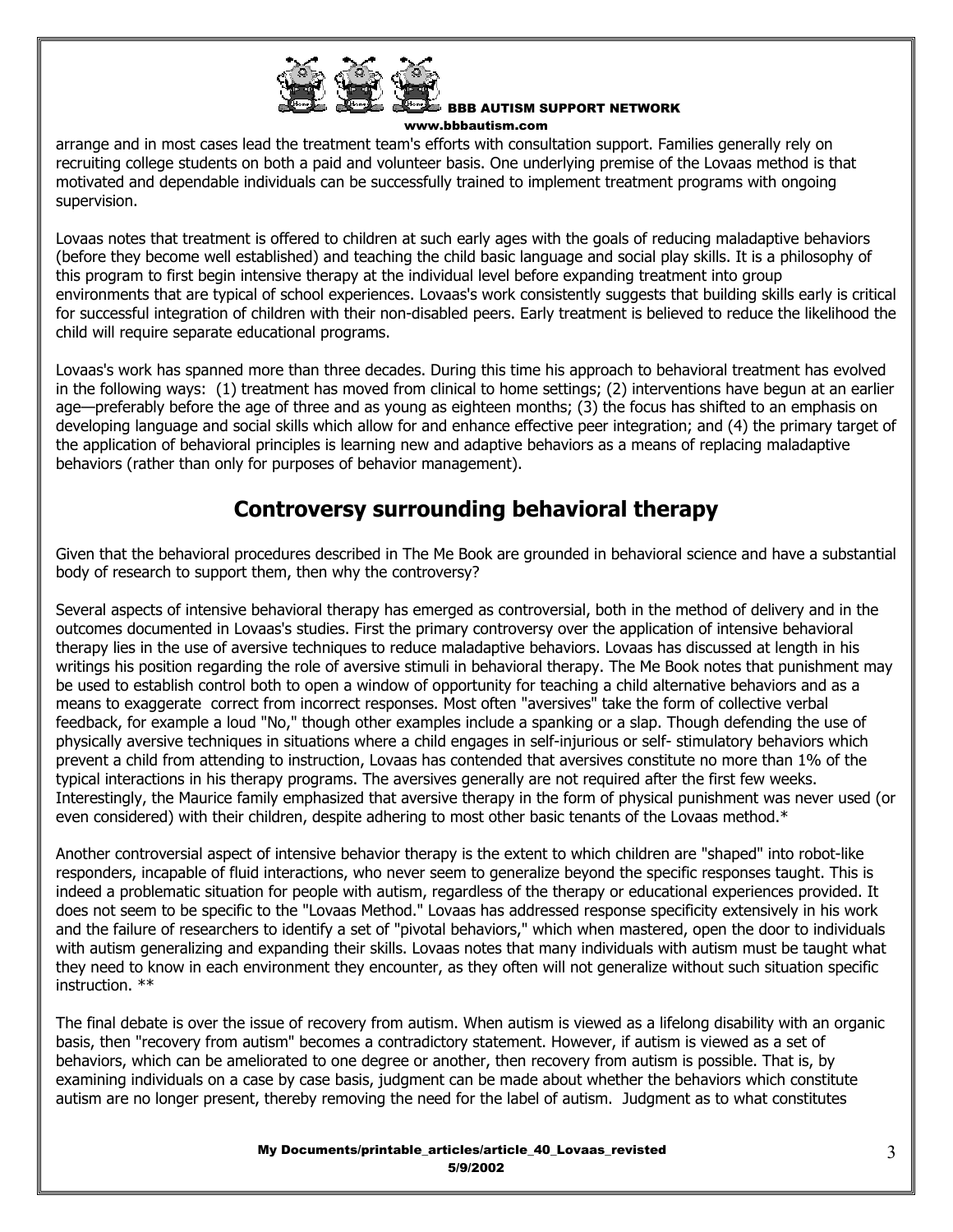

recovery is controversial and has varied across individuals attempting to make this claim, both in their personal judgment and in what measures they claim are useful or acceptable for supporting the claim of recovery. In addition, those who question the possibility of recovery from autism often claim that individuals reportedly recovered were in fact misdiagnosed originally.

# **Making sense of it all**

Regardless of whether one supports or disputes Lovaas's claim regarding the validity of his studies, there is a continual need to scrutinize educational services and "treatments" for people with autism.

One issue to consider is whether there has been an inordinate amount of attention paid to the variable of "recovery from autism," to the extent that it masks and overshadows the utility of behavioral treatment in general. Certainly, there is the possibility of creating false hopes for families, something which has almost become a trademark among interventions applied to people with autism. However, no one has questioned whether the studies conducted by Ivar Lovaas (either the 1987 study or the 1993 follow up study on the same subjects) resulted in substantial positive behavior change. The focus of controversy has been on challenging two specific aspects of the study, specifically the concept of recovery from autism and the means by which subjects were assigned to the experimental treatment and control groups.

Assignment to groups was not completely random but instead quasi-random based on the availability of therapists to conduct the extensive behavioral therapy. This quasi-random assignment of subjects has resulted in some researchers claiming that the two groups were not properly matched and that the experimental group contained individuals destined to achieve better outcomes. Lovaas has discussed at length the assignment of subjects to each group and his attempts to minimize the impact of not being able to randomly assign subjects. Both of these aspects of Lovaas's work have been subjected to considerable professional peer review. Though neither question has been answered to the satisfaction of all, there are several points upon which researchers appear to agree. First the best outcomes for the experimental group were significant and remained so on follow-up several years later. Second, there is considerable agreement that the results obtained in the study were in fact the result of the intensive behavioral intervention. Third, there continues to be a need for replication and extension of this body of information, especially to the individuals who were not among those achieving the best outcomes.

There is emerging information from other research and educational programs documenting substantial behavior change using similar (if not identical) behavioral practices. One important variable emerging from these programs is that younger children, (generally under the age of five) make substantially more progress than older children. This phenomenon has lead researchers to hypothesize that intensive early intervention may actually alter the neurological structure of the brain in the first years of life.

## **Implications of Behavioral Interventions Parents and Educators**

The use of behavioral techniques is not limited to the "Lovaas Method." Applied behavior analysis offers parents and educators a wealth of educative strategies to address problematic behavior as well as to teach appropriate alternative behaviors. Interestingly, advocates of intensive behavioral therapy often note that typical home and educational settings are sufficiently "diluted" and thus are ineffective environments for people with autism. In many settings this is undoubtedly true, especially if parents and teachers who "manage" the environment are not sufficiently attentive to the increased need for structured teaching (and the skills to implement structured teaching) for students with autism. Parents and teachers should be vigilant about ensuring that learning opportunities for child with autism are sufficiently structured and individualized, regardless of whether these students are in general or special education settings. Structured teaching situations are not inherently found in either special education or general education. Systematic learning environments can be developed in any educational, community, or home setting. Parents, educators, and advocates of people with autism would be remiss if they did not acknowledge that early behavioral interventions for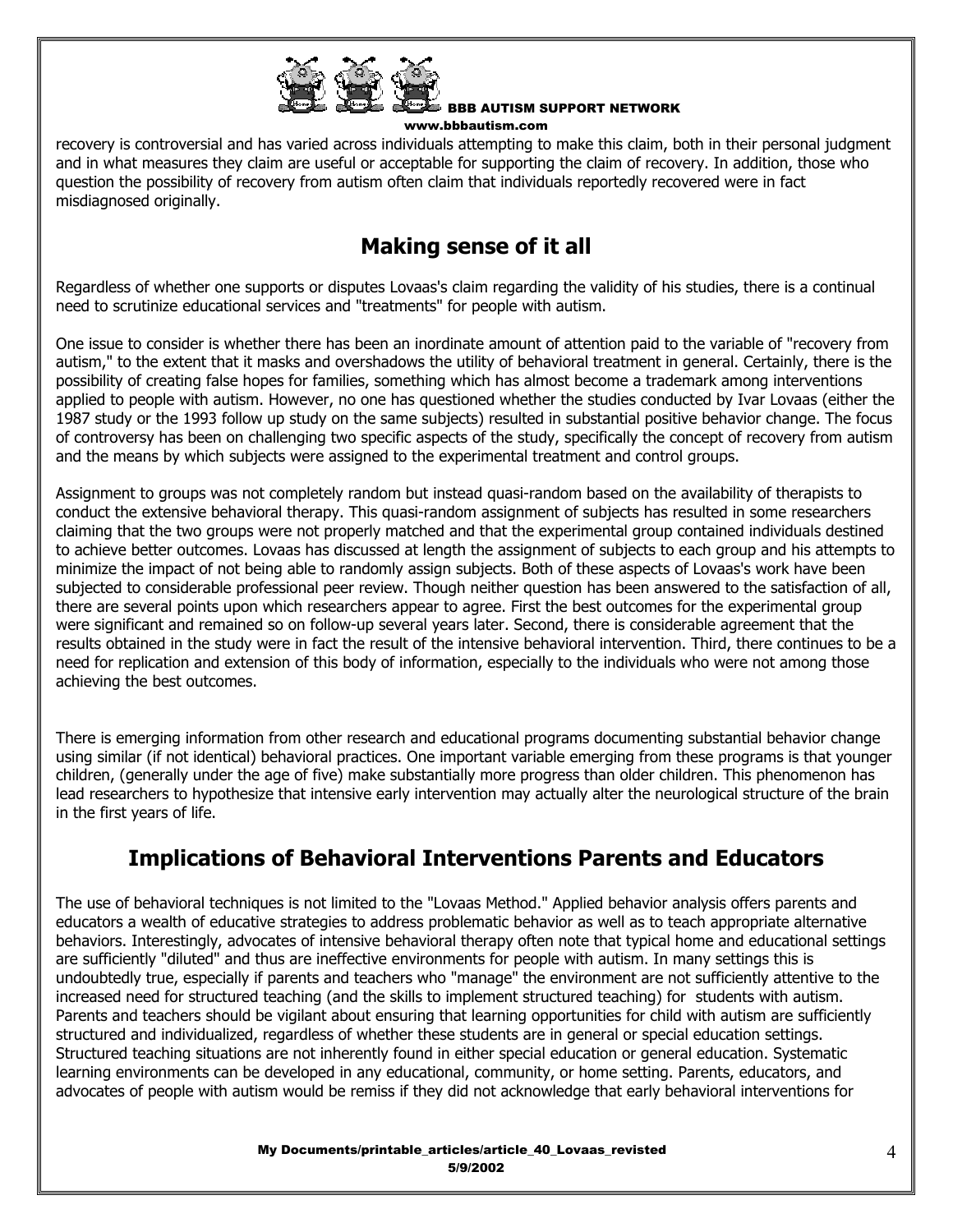

children with autism are effective and achieve significant results when consistent with principles of learning and when applied by sufficiently trained individuals.

The goal of parents is to choose services for their children that they can be confident will maximize their child's learning and hopes for a productive future. At this point in time there is no question that behavioral interventions offer the best chance for young children with autism to learn and grow to the greatest extent. Also, at this point in time Lovaas has put forth some of the most impressive results among behavioral interventions focused on young children with autism. Whether the work of Lovaas is replicated by other research projects to the satisfaction of the scientific community remains to be seen.

There is a great deal of information available regarding intensive behavioral intervention for young children with autism, which cannot be fully addressed in this article. In addition, there are multiple perspectives on behavioral interventions applied to people with autism.

The intent of this article was to provide an overview about early intensive behavioral intervention based on the work of Ivar Lovaas. The bibliography and resource list which follows will allow interested persons to further access information to learn more about intensive behavioral intervention and how it might benefit individuals they support. Additional information on this topic is available through the Indiana Resource Center for Autism (IRCA).

\*Like the Maurice family, we have never used aversives in our ABA/IBI home program with our son. We never even use the word "no". He has benefited enormously from the program despite (or perhaps because of) this. Liz \*Despite more than 3 yrs of this intervention, my five and a half year old never shows signs of robotic-like behavior. Generalization is built into the program, it is essential that the caregiver generalize all mastered skills into the child's routine. Liz

## **Annotated Bibliography**

Birnbauer, J. S., & Leach, D. J. (1993). **The Murdoch Early Intervention Program after two years. Behavior Change**, 10(2), 63-74. Reports results from the Murdoch Center in Australia of a study involving early intensive behavioral intervention which obtained substantial behavior change with a program similar but less intensive than that employed by Ivar Lovaas. (20 hours of therapy weekly.)

Fenske, E. C., Zalenski, S., Krantz, P. J., & McClannahan, L. E. (1985). **Age at intervention and treatment outcome for autistic children in a comprehensive intervention program. Analysis and Intervention in Developmental Disabilities**, 5, 49-58. Reports result from a study at the Princeton Child Development Institute program. The study indicated superior outcomes for students entering the program before age five compared to those entering after age five.

Harris, S. L. Handleman, R. G., Gordan, R., Kristoff, B., & Fuentes, F. (1991). **Journal of Autism and Developmental Disorders**, 21(3), 281-290. Reports findings from a one-year intensive education program for preschoolers with autism. Results of the study indicated substantial gains in IQ and language test scores following the intervention.

Lovaas, O. I. (1987). **Behavioral treatment and normal educational and intellectual functioning in young autistic children**. Journal of Consulting and Clinical Psychology, 55, 3-9. Lovaas's study which documented that 47% (nine of 19) children with autism achieved "normal levels of functioning" by first grade following two years of intensive (40 hours per week) individual treatment. The control group performed poorly compared to the experimental group, with only 2% achieving "normal levels of functioning."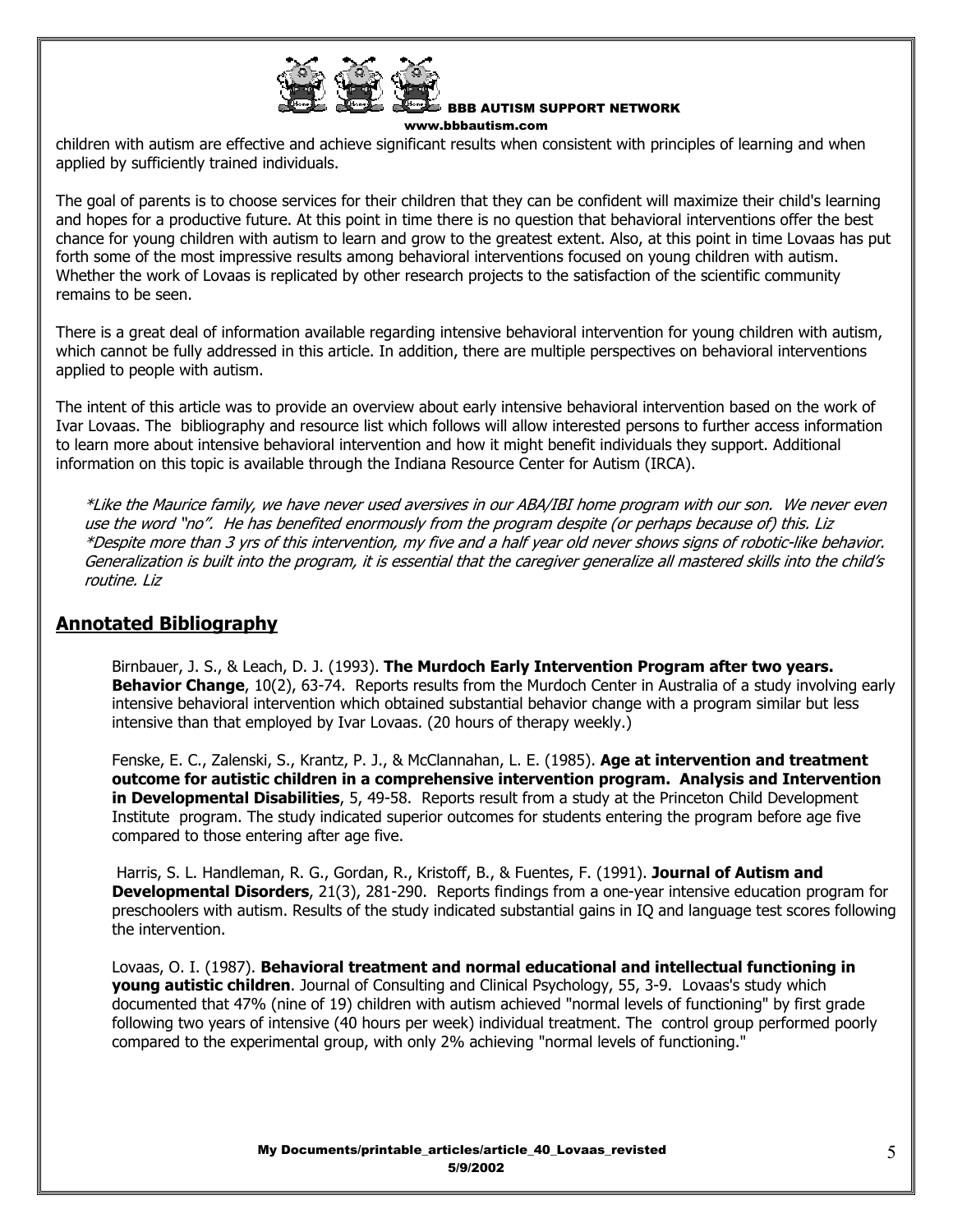

Lovaas, O. I., Ackerman, A. B., Alexander, D., Firestone, P., Perkins, J., & Young, D. (1981). **Teaching Developmentally Disabled Children: The Me Book.** Austin, TX: Pro-Ed. Provides the complete teaching philosophy and curriculum employed by Ivar Lovaas.

Lovaas, O. I., & Leaf, R. L. (1981). **Five videotapes for teaching developmentally disabled children,** Baltimore, MD: University Park Press. Companion videotapes to The Me Book.

Lovaas, O. I., Smith, T., & McEachin, J. J. (1989) **Clarifying comments on the young autism study**: Reply to Schopler, Short & Mesibov. Journal of Consulting and Clinical Psychology, 57, 165-167. Lovaas and his colleagues reply to criticism of his 1993 follow-up study of students who were reported on in the 1987 article.

Maurice, C. (1993**). Let Me Hear Your Voice.** New York, NY: Alfred A. Knopf, Inc. Documents the Maurice family's use of the Lovaas Method for their two children with autism.

McCeachin, J. J., Smith, T., & Lovaas, O. I. (1993**). Long-term outcome for children with autism who received early intensive behavioral treatment**. American Journal on Mental Retardation, 97, 359-372. Lovaas and his colleagues report follow up data on the subjects from their 1987 study, which indicated that individuals receiving intensive intervention maintained their gains over time. Following this article are six independent commentaries on the study by respected researchers.

Perry, R., Cohen, I., & DeCarlo, R. (1995). **Case Study: deterioration, autism, and recovery in two siblings.** Journal of the American Academy of Child and Adolescent Psychiatry, 34(2), February. A case study of the Maurice children by the psychiatrists who originally diagnosed them as autistic.

Schopler, E., Short A., & Mesibov, G. (1989). **Relation of behavioral treatment to normal educational functioning: Comment on Lovaas.** Journal of Consulting and Clinical Psychology, 57,162-164. Schopler and his colleagues criticism of the 1987 Lovaas study.

## **Further information regarding early intensive behavioral treatment can be obtained from the following sources**:

 Ivar Lovaas, Director Clinic for the Behavioral Treatment of Children UCLA Department of Psychology 405 Hilgard Avenue Los Angeles, CA 90024-1563 Phone: 310-825-2319 Fax: 310-206-6380

 John J. McEachin, Ph.D. Ronald B. Leaf, Ph.D. Services for Autistic Children 3346 Olive St. Signal Hill, CA 90807 (310) 424-9293 ext. 314 or 306

 Bancroft Young Autism Project Hopkins Lane Haddonfield, New Jersey 08033 Phone: 609-429-0010

> My Documents/printable\_articles/article\_40\_Lovaas\_revisted 5/9/2002